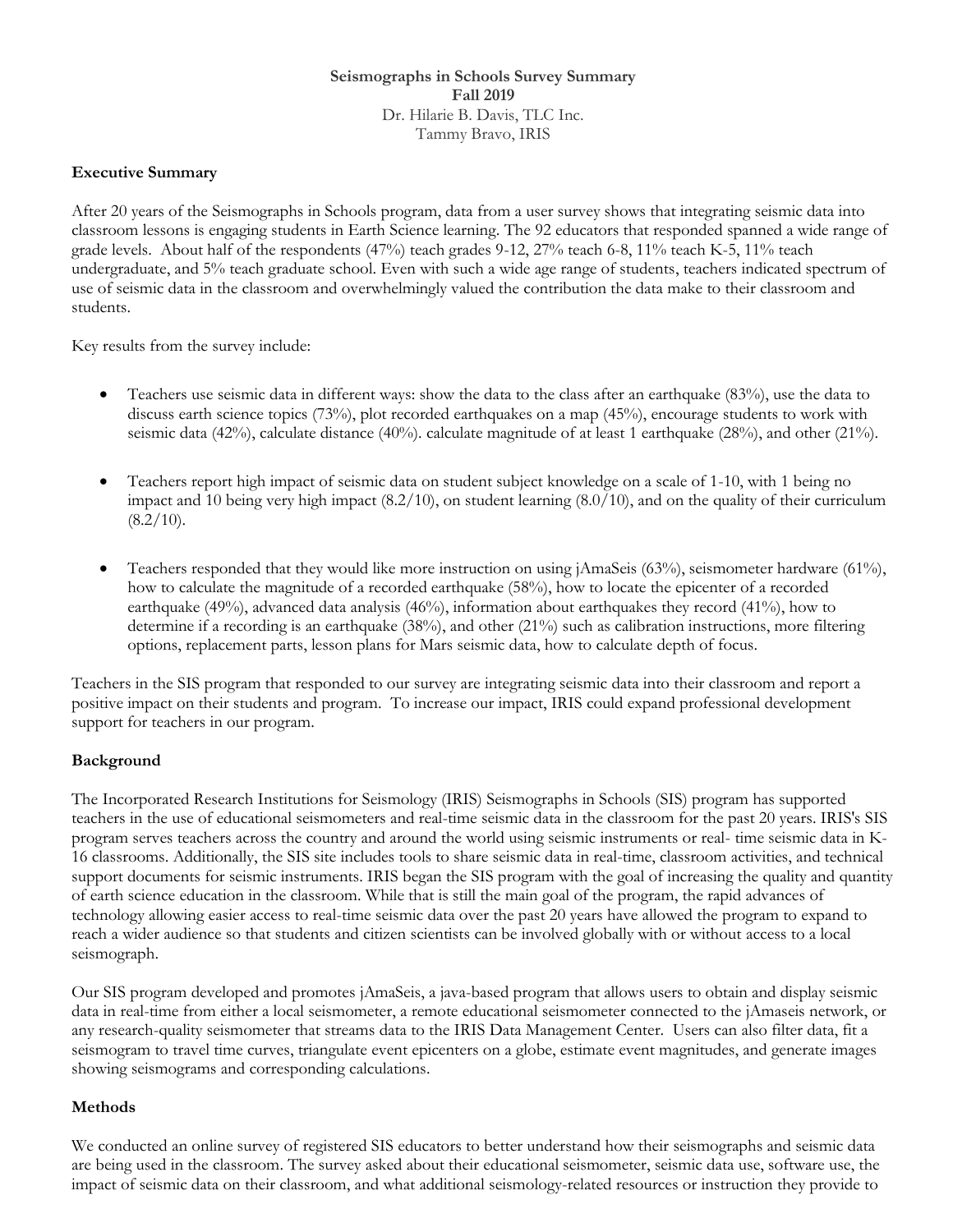their students. This survey also served as an annual check-in for the SIS program, so identifiable data were collected. However, such data have been removed from this report.

The survey opened on October 2, 2019 and closed on October 30, 2019. A single survey invitation was sent to 770 SIS program participants who were currently or had been registered users in the IRIS SIS database. 92 educators responded to the survey (12% return rate).

The survey consisted of 11 questions including multiple choice, Likert-style, and free response questions. Survey questions are included in the Appendix.

#### **Results**

There were 92 respondents to the survey request geographically distributed between the US. and the UK (Figure 1).



Figure 1. Zip Codes of Survey Respondents

#### **Characteristics of Respondents**

The 92 respondents were mainly high school teachers (47%) and middle school teachers (27%), with a few K-5 teachers  $(11\%)$ , undergraduate faculty  $(11\%)$ , and graduate faculty  $(5\%)$ .

| <i><b>Grade Level</b></i> |    | $\frac{a}{2}$ |
|---------------------------|----|---------------|
| Graduate                  | 3  | $5\%$         |
| Undergraduate             |    | $11\%$        |
| $9th-12th$                | 31 | $47\%$        |
| 6th-8th                   | 18 | $27\%$        |
| $K-5th$                   |    | $11\%$        |

Most of have an educational seismometer (65% registered, 22% not registered).

| Have a seismometer                      |        |
|-----------------------------------------|--------|
| Yes                                     | $65\%$ |
| No.                                     | $13\%$ |
| I have a seismometer but not registered | 22%    |

#### **Impact**

Using an unanchored scale from 1-10, where 10 is the highest impact, respondents report having seismic data in their classrooms as having a high impact on student subject knowledge (8.2/10), student learning (8.0/10), and on the quality of the curriculum (8.2/10).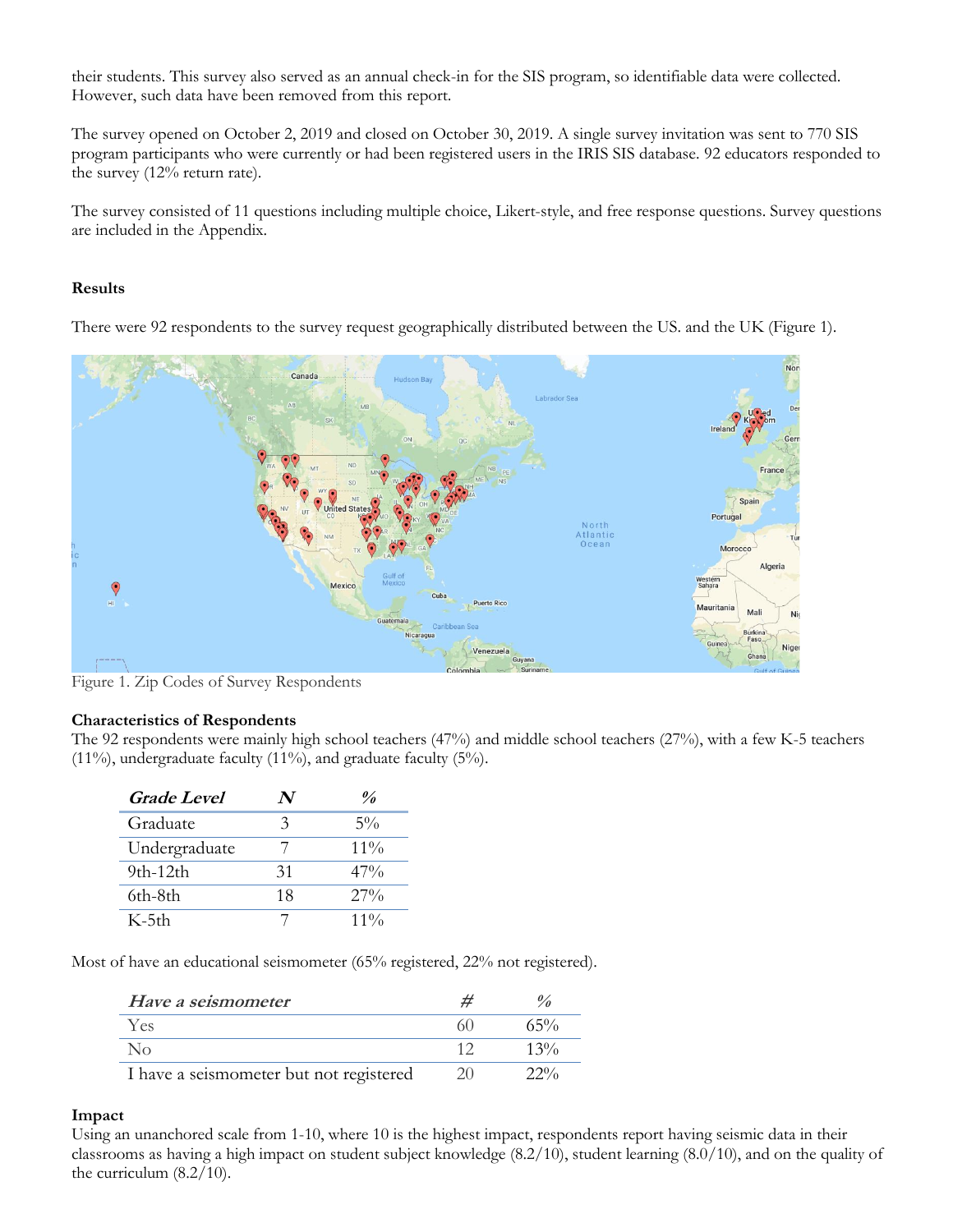| Impact                            | Min | <i>Max Average</i> |
|-----------------------------------|-----|--------------------|
| On your subject knowledge         |     |                    |
| On your students' learning        |     |                    |
| On the quality of your curriculum |     |                    |

### **Recommendations to Other Educators**

Respondents would recommend using seismic data to other teachers to have students learn to: recognize earthquakes in streaming jAmaSeis data (77%), use jAmaSeis to look at an earthquake (79%), and upload and share data through the SIS website (61%).

| <b>Recommendations</b>                           | <b>Yes</b> | No Never Tried |
|--------------------------------------------------|------------|----------------|
| Recognize earthquakes in streaming jAmaSeis data | 71 (77%)   |                |
| Use jAmaSeis to look at an earthquake            | 73 (79%)   |                |
| Upload and share data through the SIS website    | 56 (61\%)  |                |

### **Source of Seismic Data Used in the Classroom**

The top three sources for seismic data in respondents' classrooms include their seismometer (57%), jAmaSeis (51%), and USGS (34%). Additional sources for some are IRIS SIS website (18%) and IRIS DMC (11%). Other sources cited were GeoNet, a personal homemade seismometer, Virtual Earthquake, Erasmus School Networks Alert Citizens (SNAC), SeisComP3 through Seedlink, Raspberry Shake 1D + SWARM, AS-1, and INSN – IDGL.

| <b>Source of Seismic Data</b> | #  | $\frac{\theta}{\theta}$ |
|-------------------------------|----|-------------------------|
| Classroom seismometer         | 52 | $57\%$                  |
| jAmaSeis                      | 47 | $51\%$                  |
| <b>IRIS DMC</b>               | 10 | $11\%$                  |
| IRIS SIS Website              | 17 | 18%                     |
| <b>USGS</b>                   | 31 | $34\%$                  |
| Other (please specify)        | 19 | $21\%$                  |

Other responses (identifiable data removed from responses):

- *I try to locate all seismometers, gravimeters, accelerometers, infrasound, and any signal that might be correlated or related to events.*
- *GeoNet*
- *Personal Homemade Seismometer*
- *We used to have Amaseis software. We also had software showing P, S and surface waves for some earthquakes. We also used to have software for the historic occurrence of earthquakes across the globe. These helped the students engage with the subject. Since the upgrade for our seismometer last year, this software was removed but I would be interested in getting it back or indeed in new programs to assist student understanding of earthquakes.*
- *Nothing right now, but we're interested in how we mitigate effects of earthquakes with seismography*
- *Old lessons that had seismograph data Virtual Earthquake*
- *NOA Seedlink Plugin Seiscomp3*
- *We have a short period seismometer with a drum recorder*
- *Real time Seedlink plug-in for TC1 and Raspberryshakes running on Seiscomp 3*
- *Raspberry Shake 1D + SWARM*
- *AS-1*
- *INSN – IDGL*
- *Raspberry Shake running alongside AS-1*
- *I have a nonfunctioning AS1(used to work GREAT!) an infiltec that picks up classroom vibration. Just installed a Raspberry Shake and am in that network.*

#### **Activities Teachers Do with Seismic Data**

Respondents report using seismic data in to show the data to the class after an earthquake (83%), to discuss Earth science topics (73%), to encourage students to work with the data (42%), to plot recorded earthquakes on a map (45%), to calculate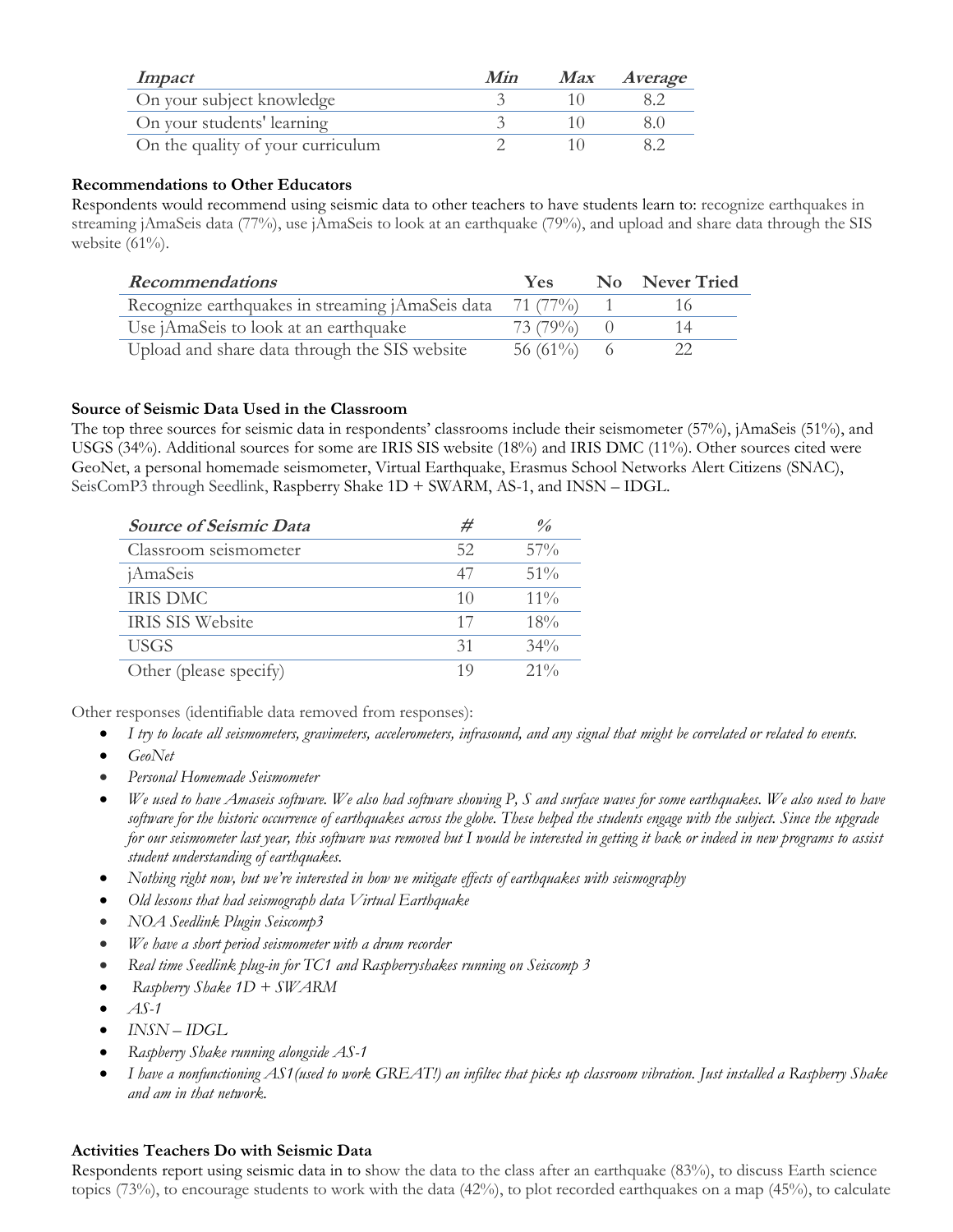distance (40%), and to calculate magnitude of an earthquake (28%). Other uses included educating adults, reporting data on their Facebook page, using data to find epicenters, posting data on school website, and present at state science conferences.

| <b>Activities with Seismic Data</b>            | #  | $\frac{\theta}{\theta}$ |
|------------------------------------------------|----|-------------------------|
| Show the data to the class after an earthquake | 76 | 83%                     |
| Use the data to discuss earth science topics   | 67 | 73%                     |
| Encourage students to work with the data       | 39 | $42\%$                  |
| Plot recorded earthquakes on a map             | 41 | 45%                     |
| Calculate distance                             | 37 | 40%                     |
| Calculate magnitude of at least 1 earthquake   | 26 | 28%                     |
| None of the above                              | 4  | $4\%$                   |
| Other (please describe)                        | 19 | $21\%$                  |

Other responses (identifiable data removed):

- *I'm not a teacher, but I do educate my friends and share your site to help them follow earthquakes and gain a better understanding of the processes that drive them.*
- *There are many partial and failed student and school programs globally. I have no particular project to connect them, but I am trying to find low cost sensors that can be linked globally, regardless of country or grade level. I see no reason a 4th grader cannot use online tools to explore the world. I use that when I estimate "accessibility" on Internet websites. If NASA, for instance, puts massive amounts of data online in lossy formats, and with no way to trace exactly how the data came to be - with tools that are available to anyone with a basic browser -- I grade them rather low and tell them it is better if they remove it until they are ready to do it for the whole world, not just experts and ones using proprietary or limited access tools. That sort of thing.*
- *there is a major or local earthquake I send the teacher a power point of the event with description and map. Also the seismometer display is above the reception desk for the school, so visitors and faculty are aware of major events.*
- *Awareness and showing Earth and Spce Sci, as well as Geo glasses how it works*
- *I report it on my FB account*
- *Would love to do all of that if I was able to*
- *still trying to get it working - would love to be part of this.*
- *In the past we also used the software showing the P,S and surface waves for a well know earthquake. We also used to look at historic earthquake occurrence using software that came with the seismometer when we got it installed. However, these programs are no longer on our computer for the seismometer since its upgrade last year.*
- *Using data to find epicenter (Virtual Earthquake)*
- *There are sometimes extraneous readings on jAmaSeis that are not earthquakes, such as students walking in the building during passing period, high winds blowing through a leaky building, trains coupling, etc. I like to ask the students if they have any idea what would cause these differences in the readings.*
- *recently revived SEP seismometer.*
- *We calculate earthquake distances and epicenters, but not the exact ones that we have recorded*
- *I teach 9th grade and a college level course. The college level students work with the data more than the 9th grade students. I also send out school wide email messages with data and news reports attached after large earthquakes.*
- *Make fake earthquakes to test software and to see how sensitive it is.*
- *explore wave propagation, attenuation, dampening and resonant frequency; teach and explore how to make/read linear and log-linear plots*
- *TC1 vertical seismometer really needs to be calibrated for calculating magnitudes. Many of our seismograms are teleseismic as well as local.*
- *Share data on my Facebook page*
- *I have done first-motion studies with my physics students to plot fault-plane solutions. I love teaching about those beach-balls!*
- *Present on seismology topics at state science teacher conferences.*
- *Encourage students to use seismic data with their science research projects*
- *Help students understand how seismometers work. We usually create a "human earthquake" by having the whole class jump.*
- *With my elementary students, we mostly do low-level inquiry (what's that? what happens when we all jump near it? how can you tell if there's an earthquake?). It's really used as an entry point to conversations.*
- *Make data available to others and am able to speak to organizations and classes about seismic events and earth science.*
- *we look at current earthquakes, but not data from my machine. before I had a technical problem, it was great, but I just cannot get help to get it up and running again*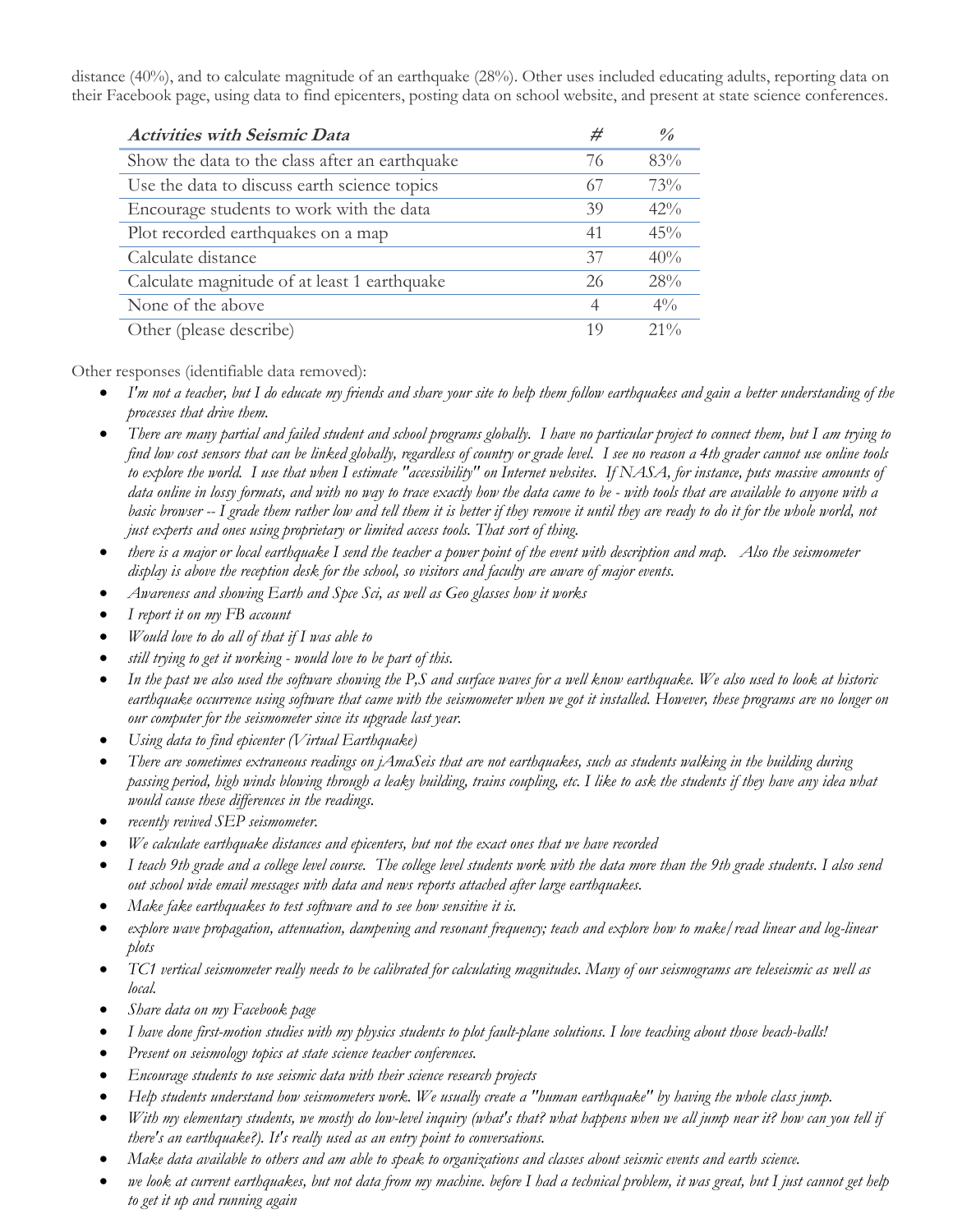- *I can only access the seismograph tracings. I have never been able to extract or plot anything.*
- *Use data in lessons, kids from all over the school come to see when we have an event that is notable. It's a big deal here!*
- *Have greatly missed having AS1 functioning in my room.*

### **Educators Interest in Additional Instruction**

More than half the respondents indicated they would like additional training on one or more topics such as the hardware, jAmaSeis, seismology topics, and seismographs.

| <b>Additional Instruction</b>                           | #  | $\frac{9}{6}$ |
|---------------------------------------------------------|----|---------------|
| Seismometer hardware                                    | 56 | $61\%$        |
| Using jAmaSeis                                          | 58 | 63%           |
| Information about earthquakes I record                  | 38 | 41%           |
| How to determine if a recording is an earthquake        | 35 | 38%           |
| How to locate the epicenter of a recorded earthquake    | 45 | 49%           |
| How to calculate the magnitude of a recorded earthquake | 53 | 58%           |
| Advanced data analysis                                  | 42 | 46%           |
| Other (please describe)                                 | 19 | $21\%$        |

Other responses (identifiable data removed):

- *I am not using this software. I was visiting to see if it would be useful to new sites. You might want to monitor visitors and not trigger the survey until people have time to visit for a while, or maybe a few times.*
- *I am a seismologist, so I already know these things.*
- *The program I have doesn't work anymore for running the seismometer.*
- *I would love to have SIS in my school! Would be happy to add NC to the network*
- *How to Calculate DEPTH of FOCUS*
- *Anything new since I first go trained back in 2009.*
- *How to share data with others in the network*
- *How would our school get set up with a seismometer?*
- *Help in sharing our jAmaSeis data (real time image) via the Internet. Our District is very stingy with ftp access and as I understand it, that is the only way to share data.*
- *Any help would be most appreciated. We are running this as a display now.*
- *We need more information on how magnitudes and foci are calculated. It would be good if jAmaSeis was able to calculate an acceptable magnitude using a TC1.*
- *Still using Amaseis, would like to know if it is beneficial to switch. I have the ability to upload data now, but I'm not sure how to do that.*
- *My school was part of an environmental disaster due to mold in the building. My seismometer was dismantled during the cleaning process and parts were lost. If I could get replacement parts or told where I could by them it would be helpful. Also, I was having trouble with getting a complete trace in jAmaSeis and had to revert to using Amaseis so I had to stop sharing my seismometer on the network. Help trouble shooting that would be appreciated, too*
- *More filtering options in jAmaSeis*
- *I would love to see lesson plans and lesson ideas for using Mars seismic data in the classroom.*
- *Finding the magnitude using SEP seismometers*
- *Upgrade my digitizer to have the correct year, month, and date recorded on my quake files.*
- *Clear instructions for calibration*

# **Specific Resources Educators Report Would Increase Their Impact**

More than half of respondents reported no needs (55%). Needs identified by the others included using the software better, getting hardware working or located better, training (see specifics below), media and resources about topics.

- *None (51)*
- *Just the above additional instructions (2)*

# **Hardware**

• *A refresher course on using the machine!*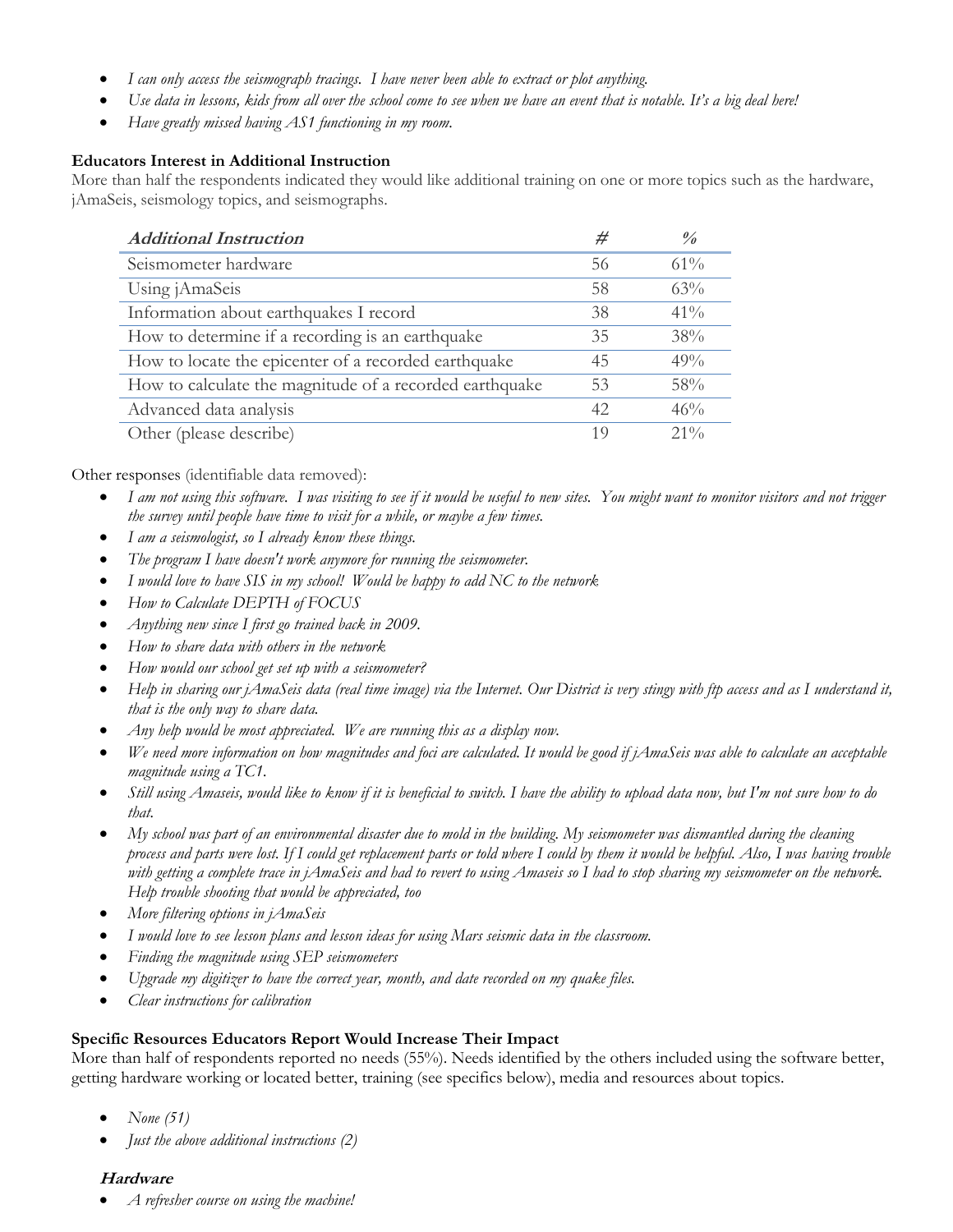- *A dedicated computer lab*
- *More online seismometers (DMC)*
- *We have had trouble off and on getting the computer and device to work.*
- *My school will not let me have my computer connected to the server to run live screen time or connect to the internet.*
- *I also need a new Black Box!!!*
- *Dry erase boards with markers/erasers*
- *I would like to have a classroom seismometer station.*
- *A way to use this wirelessly?*
- *I've asked for more seismometer accounts but haven't received any. I go to schools and give presentations on seismology. I would like to donate slinky seismometers and leave them in the classroom so the students can see earthquakes being recorded. This would require me having more than one account (I don't want to have to explain to teachers how to set one up).*
- *The electronic box is finicky and hard to get reliable data. We need a new unit, per conversations with IRIS.*
- *My problem at the moment is finding a good location to place the seismometer.. I am also having computer problems with the computer logging out and we lose data.*
- *Get my AS1 up and working again (2)*
- *Hopefully the Raspberry Shake will work as well as my old AS1.*
- *Clear instructions for calibration*

#### **Software**

- *The Amaseis program*
- *Being able to just print the event, like before. Having the globe and all the other stuff is distracting.*
- *Help troubleshooting jAmaSeis*
- *I would love to be able to access the globe feature to show the location of the EQ in relation to the plate boundaries.*
- *A refresher course on using software!*

### **Media**

- *Videos of seismic processes*
- *A poster describing the working, and the differences between this device and three axis seismos*
- *More short videos about seismology and also plate tectonics and volcanoes*
- *Animations*

#### **Resources**

- *Training (4)*
- *A guide book on how to interpret jAmaSeis data for school students.*
- *I am not very good at reading the earthquake data to determine which type of waves occur when.*
- *I found the supplementary information provided when the seismometer was installed was useful. This included seismograms for some well know earthquakes.*
- *Setting up a Seismograph depending on expense and time required*
- *More time to dedicate to seismicity and earthquake parameters*
- *Better help desk; Virtual Seismometer app*
- *I would like to know more about how to calculate magnitude from the data*
- *Interested in more training on filtering and ID and analysis of wave modes.*
- *More BOSS models - Building Oscillation* **Seismic** *Simulation,*
- *Updates to 2004 workshop materials I have*
- *A PowerPoint that goes over the basics of how earthquakes are recorded at an upper elementary level*

# **Data**

- *Real-time kml files to use with google earth*
- *EIDA archive; software Seisgram2k or SWARM*
- *Models of the earth interior, faults and bathymetry with the possibility of international shipping.*

# **Community**

• *Document all the student geophysical networks and build a site that allows any school interested to join and contribute. There are many such group sites, but they are not working together. Get all the teachers at a grads level working together.*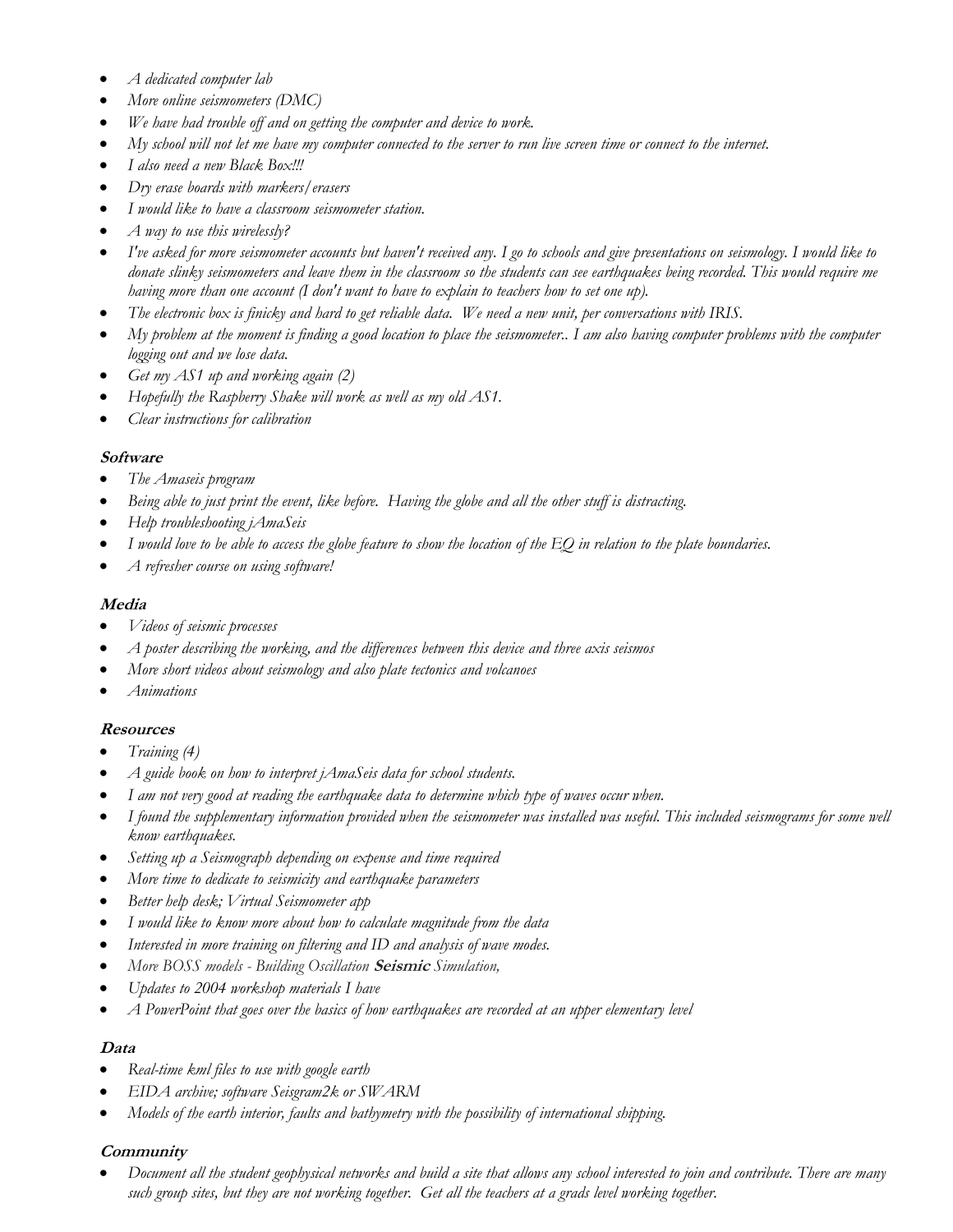# **Questions or Suggestions for the Seismographs in Schools Program**

42% of respondents did not have any suggestions (39). Suggestions from other included wanting more ways to connect to other teacher and seismologists, training, software for mobile devices, help with hardware, and resources for curriculum, support and yearly check ins.

• *None (39)*

#### **Community**

- *Do not limit yourself to one country or one grade level. Accept and reach out to everyone - all countries all ages.*
- *Would like to know if funding is available so that I can join the program.*
- *Is there a way to promote this on social media?*
- *A newsletter perhaps a couple of times per year would be useful.*
- *How do schools become part of the program? Is it used in many 4th grade classrooms? given Earth Science curriculum, seems like a natural? What does it cost to participate?*
- *How could we share educational material*
- *This seismometer installation has a positive impact on students and faculty at the school because the display is in a prominent place*
- *Have a forum page so that managers and students can talk to each other and develop resources especially for formative assessment tasks*
- *More contact with the teachers during the school year. Sometimes we feel left out to dry.*
- *Is it possible to organize international conferences to share our experiences and learn from each other? This can also help to start collaboration projects between countries.*

# **Training**

- *I think that the in-depth presentations made by IRIS in the past for schools after a major earthquake occurs is very useful for students when studying the global picture.*
- *How to locate earthquakes on east coast*
- *A refresher course would be great on analyzing an earthquake using jAmaSeis. We have a new teacher in our Earth Science department and she could additionally use training.*
- *Any chance of having an advanced workshop?*
- *More training on jAmaSeis*
- *Another workshop to refresh skills (3)*

# **Hardware**

- *Our seismograph is at the public library. How do I access the data it is collecting?*
- *It's a very steep entry curve! any simple help for non-technical teachers would be gratefully received.*
- *Need help connecting to the network to share my data/feed*
- *Yearly visits by experts to check on equipment.*
- *Files (maybe a pdf) with schematic and printed circuit board for the electronics of the seismometer*
- *More flexibility in moving educational seismometers to teach additional lessons about how to choose a location for it, site condition effects, monitoring local microseismicity*
- *Have not been able to connect to SIS. Replacement parts availability*
- *It would be cool to get more hardware out there!*
- *The digitizer connecting the coil output of the SEPUK-1 is much better than the older serial data connector; many schools might need these to simplify data collection.*
- *I would love to add another AS-1 (at my cost) to our other middle school in our district, which is located about 7 miles away, so that we could compare and contrast like instruments in proximity to each other.*
- *How can I get the AS1 working and recording data again?*
- *Even though my classes don't spend a lot of time going into details about seismology, the seismograph is helping my young students be more interested in earth science.*

# **Software**

- *Any chance of an iOS or Android version of jAmaSeis in the future? Any possibility of developing a horizontal AS-1 to complement the vertical models currently used? An app for iPads would be helpful.*
- *Set up jAmaSeis to just print an extracted event, without the globe and circles on it*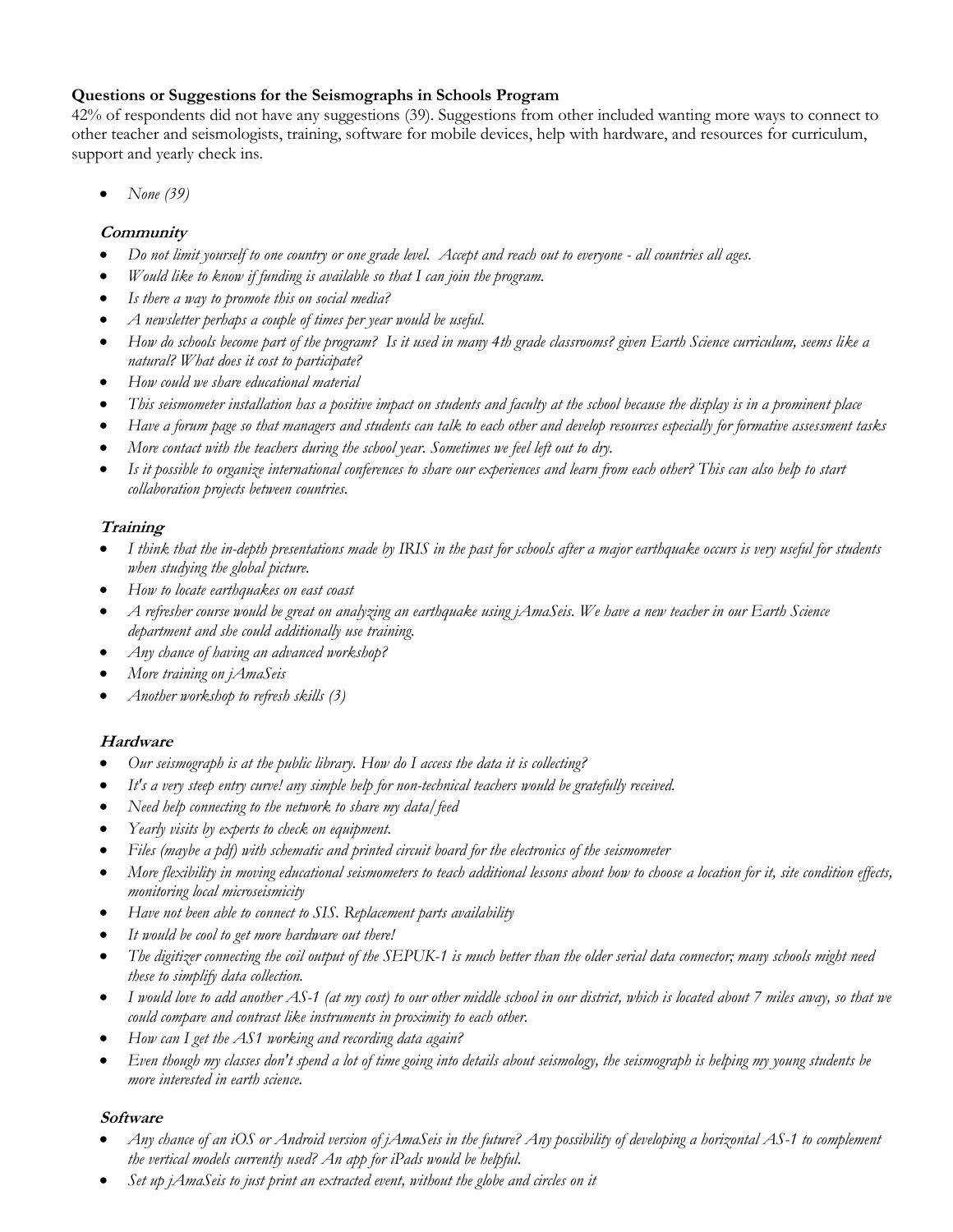- *An easy way to determine which waves are which on a seismogram. Should be able to input our location and be able to get exact arrivals of p, s and other waves from recent quakes.*
- *It would be great if there was some sort of weblink for real-time screenshots from our station that could be placed on our website to display our readings.*

#### **Resources**

- *Better responses to my inquiries (5)*
- *Curriculum should contain seismic waves and earthquake parameters*
- *A yearly check- in with a seismologist at the school to tweak what we are doing would be a great help.*
- *Continue with the teachable moments. They are outstanding!*

### **Interest in a Seismology-Based Contest**

The contest would be with international schools (France, UK, Switzerland) and involve a little bit of internet research and a hands-on project every two months for students to learn more about the InSight Mission to Mars.

| <i>Interest</i> | $v_{\rm o}$ |
|-----------------|-------------|
| Yes             | $27\%$      |
| $\rm No$        | 27%         |
| Maybe           | $.6\%$      |

#### **Issues**

Please let us know if you have equipment to return, need new electronics, we removed your station from the database by mistake, or have another major issue you would like us to email you about.

Responses (identifiable data removed from responses):

- *Not at this time (54)*
- *Please contact me about (38)*

#### **Conclusions**

A sample of seismograph users (N=92) from different grade levels (K-graduate school) reported that the program engages students in seismology and using data in general. The educators value the program and would recommend it to other educators. They would like more of a community of educators, more training, and more seismographs! They would also like more support for using the software and troubleshooting the hardware. Mobile versions of the software were also suggested. These additions could perhaps engage more of the educators to use their seismographs and seismic data; only half use the jAmaSeis software and less than half encourage students to work with the data. Further study of active users may reveal what else engages and supports teachers in using seismic data in the classroom.

# **Appendix**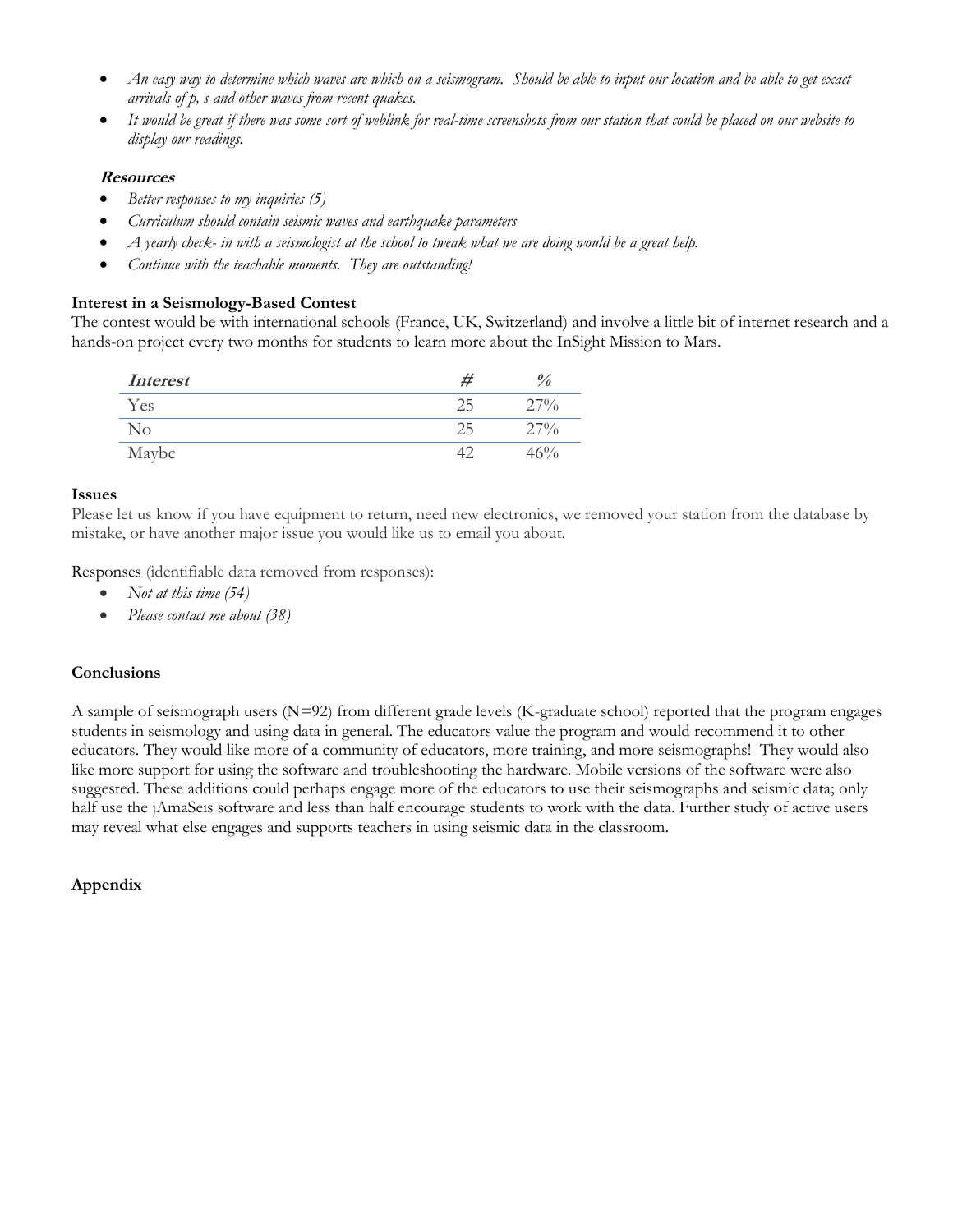# \* 1. Please update your contact information

| Name                                                                                                                     |                                                                                                                         |  |
|--------------------------------------------------------------------------------------------------------------------------|-------------------------------------------------------------------------------------------------------------------------|--|
| School/Organization                                                                                                      |                                                                                                                         |  |
| Zip Code                                                                                                                 |                                                                                                                         |  |
| Grade Level                                                                                                              |                                                                                                                         |  |
| Email                                                                                                                    |                                                                                                                         |  |
| No<br>Yes, my Station Code is<br><b>Seismic Data</b>                                                                     | * 2. Do you have an educational seismometer registered in our database?<br>I have a seismometer but I am not registered |  |
| Classroom seismometer<br>jAmaSeis<br><b>IRIS DMC</b><br><b>IRIS SIS Website</b><br><b>USGS</b><br>Other (please specify) | * 3. What is the source of seismic data you use in the classroom?                                                       |  |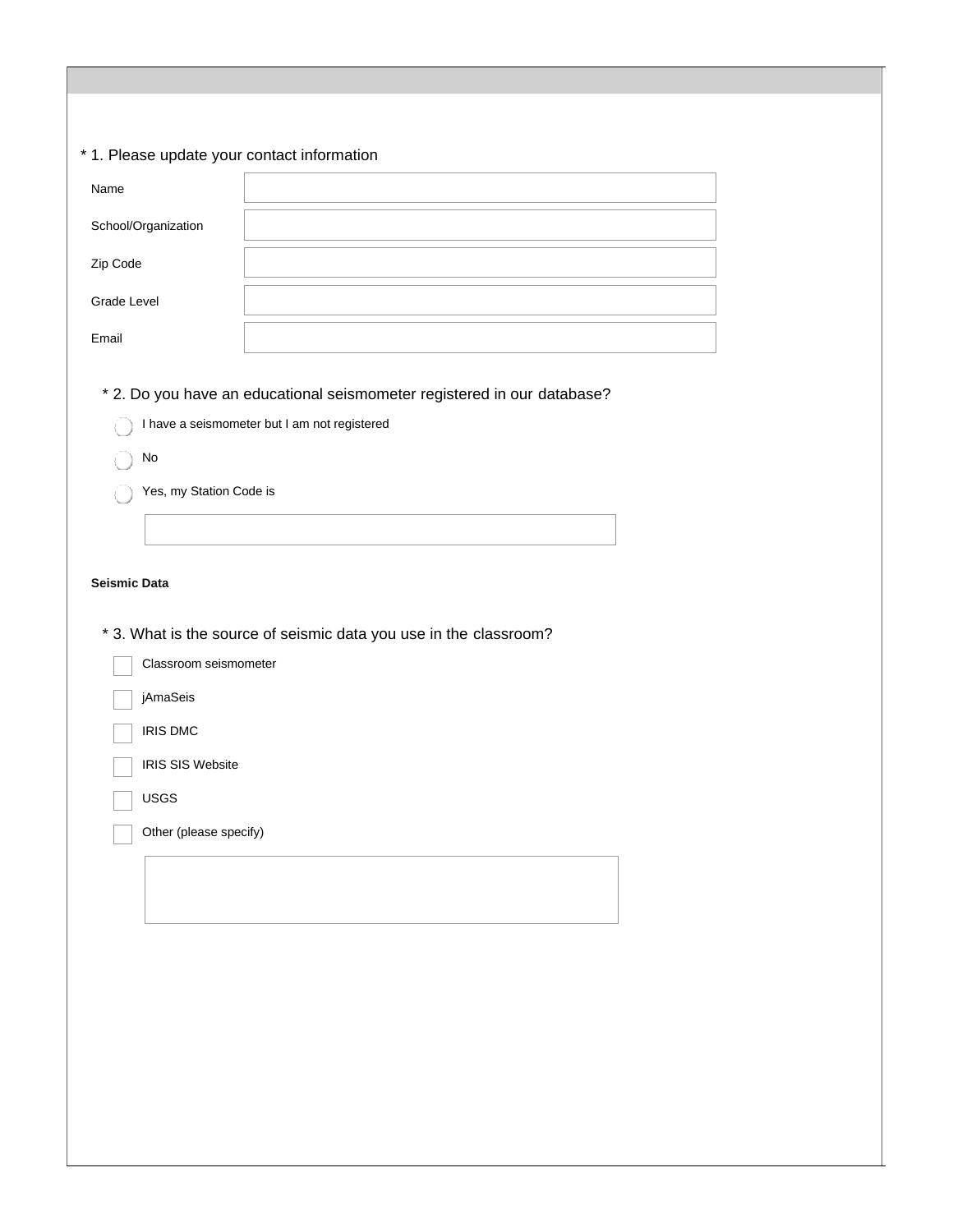| * 4. I do the following in a given school year with seismic data (check all that apply)      |              |                |   |   |    |   |                |   |   |     |     |
|----------------------------------------------------------------------------------------------|--------------|----------------|---|---|----|---|----------------|---|---|-----|-----|
| Show the data to the class after an earthquake                                               |              |                |   |   |    |   |                |   |   |     |     |
| Use the data to discuss earth science topics                                                 |              |                |   |   |    |   |                |   |   |     |     |
| Encourage students to work with the data                                                     |              |                |   |   |    |   |                |   |   |     |     |
| Plot recorded earthquakes on a map                                                           |              |                |   |   |    |   |                |   |   |     |     |
| Calculate distance                                                                           |              |                |   |   |    |   |                |   |   |     |     |
| Calculate magnitude of at least 1 earthquake                                                 |              |                |   |   |    |   |                |   |   |     |     |
| None of the above                                                                            |              |                |   |   |    |   |                |   |   |     |     |
| Other (please describe)                                                                      |              |                |   |   |    |   |                |   |   |     |     |
| Other                                                                                        |              |                |   |   |    |   |                |   |   |     |     |
|                                                                                              |              |                |   |   |    |   |                |   |   |     |     |
|                                                                                              |              |                |   |   |    |   |                |   |   |     |     |
|                                                                                              |              |                |   |   |    |   |                |   |   |     |     |
| * 5. Rate the impact of having seismic data in the classroom on the following (1-10=Highest) |              |                |   |   |    |   |                |   |   |     |     |
|                                                                                              | $\mathbf{1}$ | $\overline{2}$ | 3 | 4 | 5  | 6 | $\overline{7}$ | 8 | 9 | 10  | N/A |
| on your subject<br>knowledge                                                                 |              |                |   |   |    |   |                |   |   |     |     |
| on your students'<br>learning                                                                |              |                |   |   |    |   |                |   |   |     |     |
| on the quality of your<br>curriculum                                                         |              |                |   |   |    |   |                |   |   |     |     |
| Software/Website                                                                             |              |                |   |   |    |   |                |   |   |     |     |
|                                                                                              |              |                |   |   |    |   |                |   |   |     |     |
| * 6. I would recommend to another teacher that it is worthwhile having students learn to     |              |                |   |   |    |   |                |   |   |     |     |
|                                                                                              |              | Yes            |   |   | No |   | Never tried    |   |   | N/A |     |
| recognize earthquakes<br>in streaming jAmaSeis<br>data                                       |              |                |   |   |    |   |                |   |   |     |     |
| use jAmaSeis to look at<br>an earthquake                                                     |              |                |   |   |    |   |                |   |   |     |     |
| upload and share data<br>through the SIS website                                             |              |                |   |   |    |   |                |   |   |     |     |
| <b>Program Priorities</b>                                                                    |              |                |   |   |    |   |                |   |   |     |     |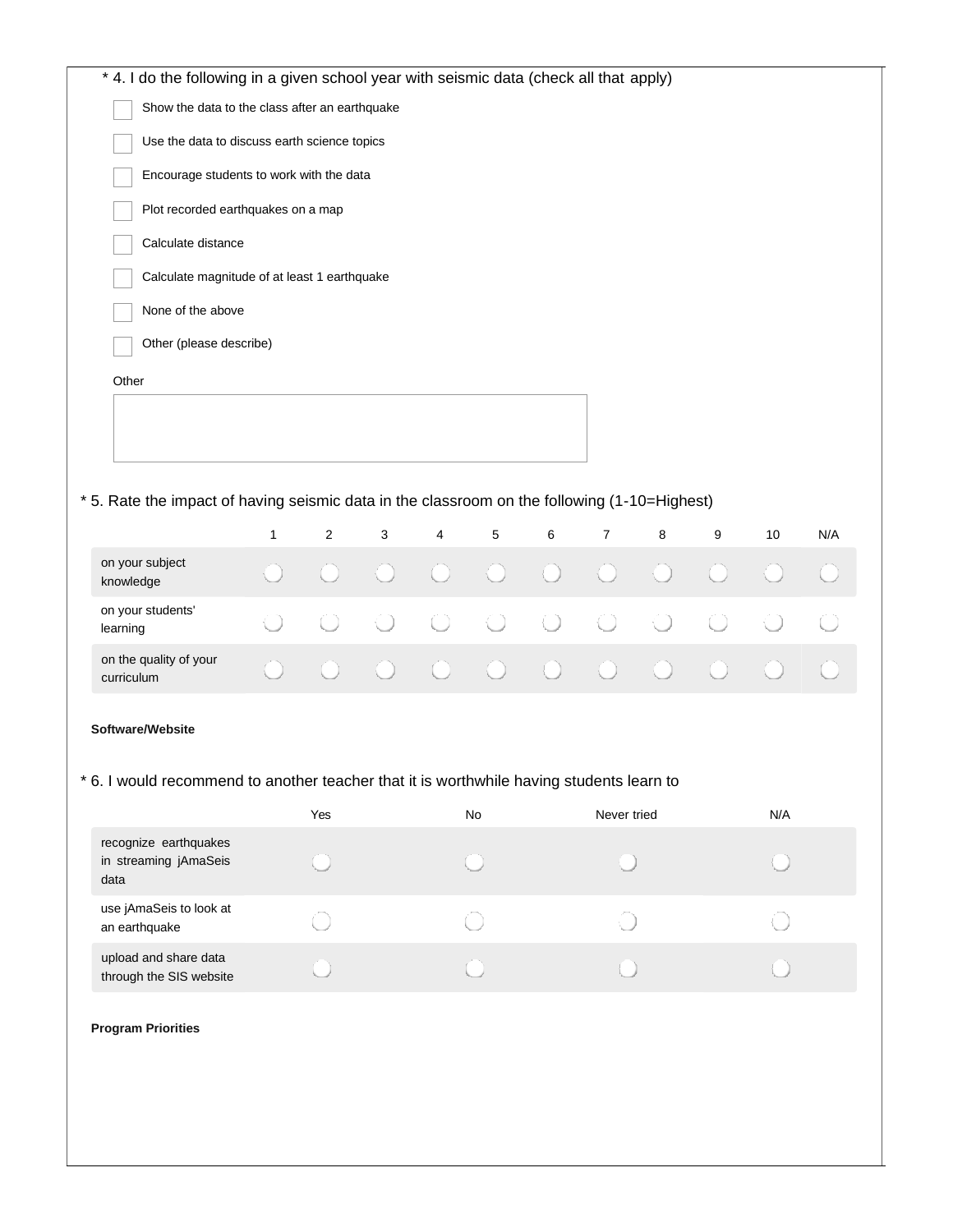|      | Using jAmaSeis                                                                                                                          |
|------|-----------------------------------------------------------------------------------------------------------------------------------------|
|      | Information about earthquakes I record                                                                                                  |
|      | How to determine if a recording is an earthquake                                                                                        |
|      | How to locate the epicenter of a recorded earthquake                                                                                    |
|      | How to calculate the magnitude of a recorded earthquake                                                                                 |
|      | Advanced data analysis                                                                                                                  |
|      | Other (please describe)                                                                                                                 |
|      |                                                                                                                                         |
|      |                                                                                                                                         |
|      |                                                                                                                                         |
|      | * 8. Are there any specific resources that would help you increase impact in your classroom?                                            |
|      |                                                                                                                                         |
|      |                                                                                                                                         |
|      |                                                                                                                                         |
|      |                                                                                                                                         |
|      |                                                                                                                                         |
|      |                                                                                                                                         |
|      | * 9. Any questions or suggestions for the Seismographs in Schools program?                                                              |
|      |                                                                                                                                         |
|      |                                                                                                                                         |
|      |                                                                                                                                         |
|      |                                                                                                                                         |
|      | * 10. Would you and your students be interested in participating in a seismology based contest with                                     |
|      | international schools (France, UK, Switzerland)? The contest would involve a little bit of internet research                            |
|      |                                                                                                                                         |
|      | and a hands-on project every two months for students to learn more about the InSight Mission to Mars. Check<br>out the Namazu contest!! |
|      | Yes                                                                                                                                     |
| ) No | ∣ Maybe                                                                                                                                 |